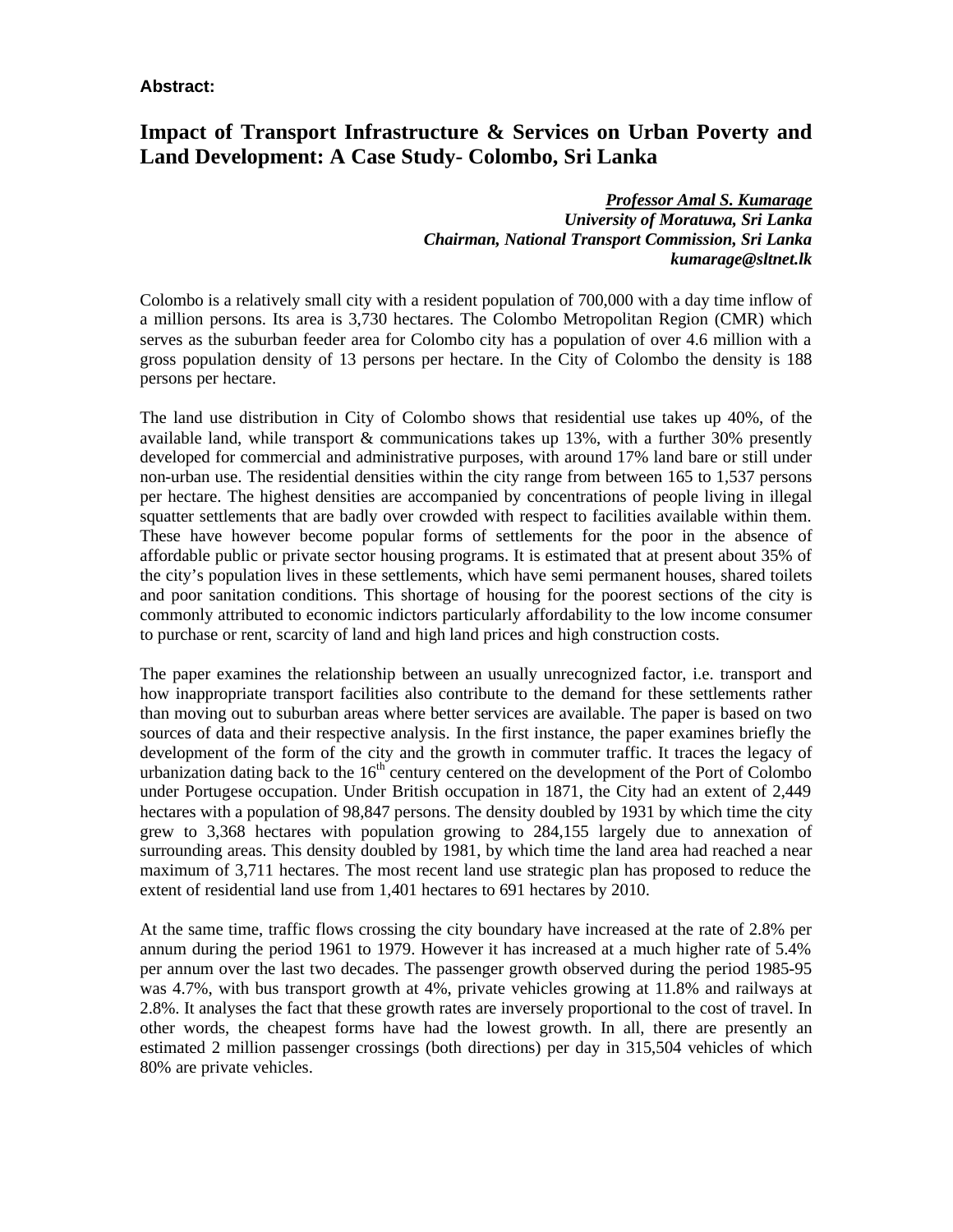The second source of data is from a survey of the reasons why those identified as poor, continue to live in these illegal squatter settlements. The ability to access work is given as a major reason for putting up with such an environment. The paper also compares the quality of life of people who are engaged in the same occupation but live within and outside the city. The comparison is based on the relative costs of transport, time of travel, availability of late night travel and social parameters such as type of housing, status of children's education, etc. The survey also investigates the impact of transport provision as a means of livelihood of the urban poor. This is particularly significant with respect to three-wheeler (auto-taxi) drivers who are residents in these settlements and prefer to live close to the city centre which is a focal point of their work and cannot drive their vehicles long distances for the night.

It is estimated that around 25,000 to 30,000 new houses would be required to house these low income families. The land that is presently occupied by these settlements can be used partially for this purpose. However, most resettlements would have to take place outside the city. The land values in Colombo City have increased at the rate of 16.5% p.a. while that of the suburban areas has also increased by around 18% p.a. This makes purchase of land nearly impossible for poor people. The alternative areas for relocation identified as Kesbewa, Maharagama, Kaduwela, Gampaha and Panadaura which are all suburban centers are located at distances of between 20 to 30 kms from the city centre. The relocation of the poor to these locations will make accessing jobs in the city more difficult for them. It is most unlikely that they will move since it adversely affects their livelihood.

The survey by tracing the location of work, alternative housing locations, access and cost of transport etc finds that land prices in suburban areas which are alternative locations for the urban poor to be relocated are usually away from the main transport corridors and are presently poorly served by public transport. The irregular hours that the poor work are not conducive to public transport which usually operates well only during peak periods. Alternative costs are high and hence, the need to reside in the city. This increases the value of land and also overcrowding in settlement areas which are the only such affordable lands for the poor.

In addition this puts pressure on services in urban areas and results in the poor not having adequate equal access to these services which are more freely available in suburban areas. For example, the city has the most popular schools, but the ones attended by the children of the poor are that neglected when compared to similar schools in suburban areas. Similarly, incidences of health and safety are higher; the involvement in crime and other related activities is also higher in these squatter settlements.

The research concludes that developing transport infrastructure and services to enable the poor to access employment available within the city is an important aspect of dealing with the quality of life of the urban poor. It also establishes a link between transport development and land development especially with respect to prices and affordability of urban housing. In order to ensure that the quality of life of the poor is improved, the paper proceeds to give a checklist of questions that should be considered in the development of a city which will address the transport related problems faced by the low income households. Furthermore the paper concludes with options for integrating transport as a means of land development in urban centers taking Colombo as a case study.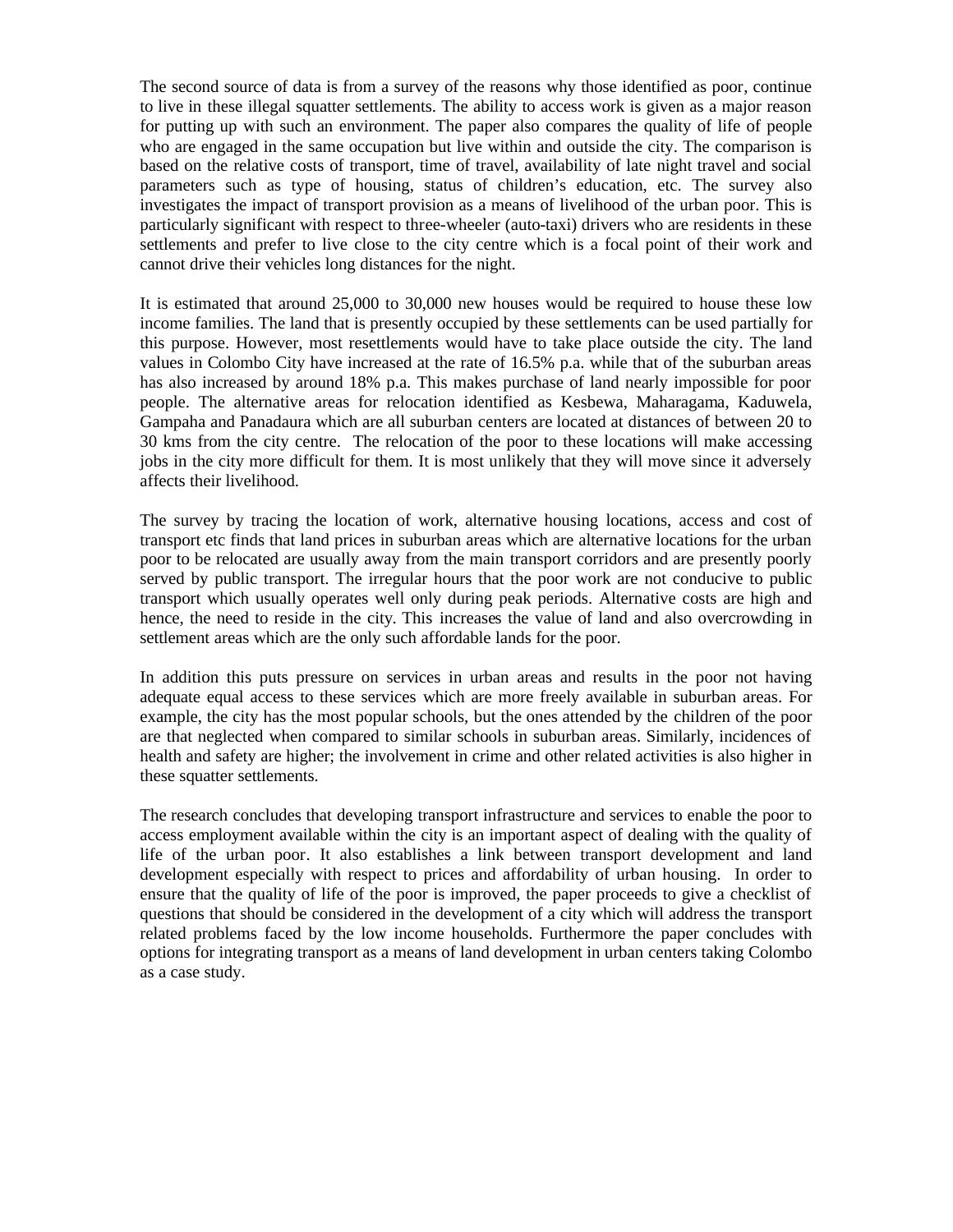# **Impact of Transport Infrastructure & Services on Urban Poverty and Land Development: A Case Study- Colombo, Sri Lanka**

Paper presented at the 3<sup>rd</sup> Urban Research Symposium on *"Land Development, Urban Policy and Poverty Reduction"*

www.worldbank.org/urban/symposium2005/

*Amal S. Kumarage Professor, Department of Civil Engineering, University of Moratuwa, Sri Lanka Chairman, National Transport Commission, Sri Lanka*

*kumarage@sltnet.lk*

April 4-6, 2005

Brasilia, Brazil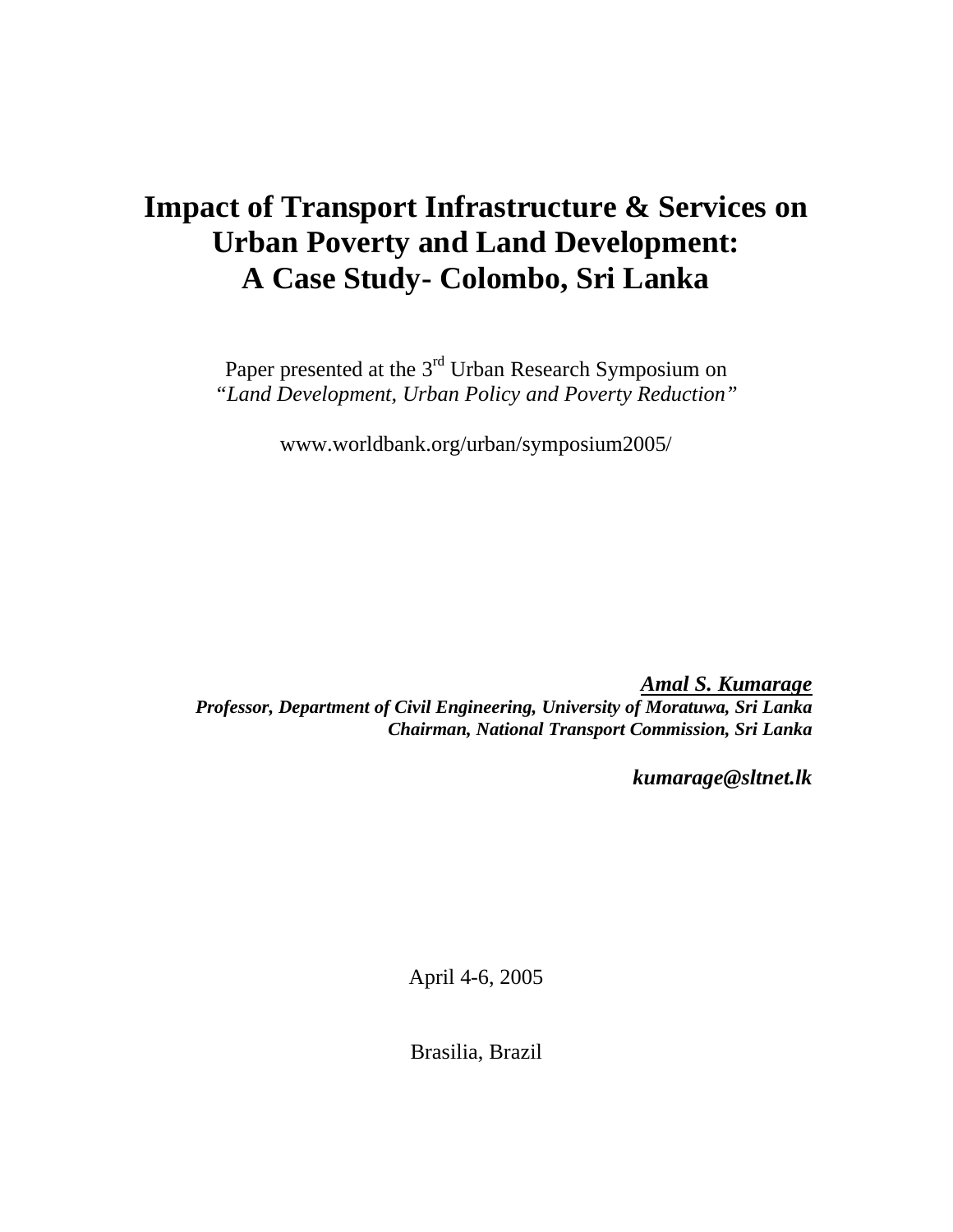### **1. Introduction**

The City of Colombo serves as the 'Primate City' in modern Sri Lanka. Colombo and its metropolitan area—referred to as the Colombo Metropolitan Region (CMR)—falls within the Western Province, which is the most densely populated and economically active region within the country Table 1. Transportation activity within this region is also the densest in Sri Lanka.

|                                   | <b>CMR</b> | <b>Sri Lanka</b> | <b>Percentage</b><br>$\left( \frac{0}{0} \right)$ |
|-----------------------------------|------------|------------------|---------------------------------------------------|
| Land Area (sq. km.)               | 3,593      | 62,705           | 5.8                                               |
| Population (2001-Mn)              | 5,361      | 18,732           | 28.6                                              |
| GDP $(1994 - Rs. Mn)^1$           | 22,582     | 51,227           | 44.1                                              |
| Vehicle Licenses (2001)           | 456,164    | 955,238          | 47.7                                              |
| Sea Freight (2001) TEU            | 1,726,605  | N/A              |                                                   |
| Air Traffic (Pax. Movements-2001) | 2,916,407  | 2,916,407        | 100.0                                             |

**Table 1 : Summary of Vital Statistics of Colombo Metropolitan Region**

**History:** From ancient times, Sri Lanka has been largely an agricultural economy. In recent history, particularly under colonial rule, the development of the Port of Colombo and the availability of suitable human resources led to the majority of industries locating within one hour



**Figure 1: Sri Lanka**

travel distance from the port. The growth of industries and the development of Colombo as the administrative capital and primary commercial center of the country have formed the basis of the physical expansion of Colombo and its environs.

The legacy of urbanization dating back to the  $16<sup>th</sup>$  century centered on the development of the Port of Colombo under Portugese occupation. Under British occupation in 1871, the City had an extent of 2,449 hectares with a population of 98,847 persons. The density doubled by 1931 by which time the city grew to 3,368 hectares with population growing to 284,155 largely due to annexation of surrounding areas. This density doubled by 1981, by which time the land area had reached a near maximum of 3,711 hectares. The most recent land use strategic plan has proposed to reduce the extent of residential land use from 1,401 hectares to 691 hectares by 2010 (UDA, 1998).

 $\overline{a}$ <sup>1</sup> In 1994, 1 US \$ was Rs 60, while it is Rs 100 in 2005.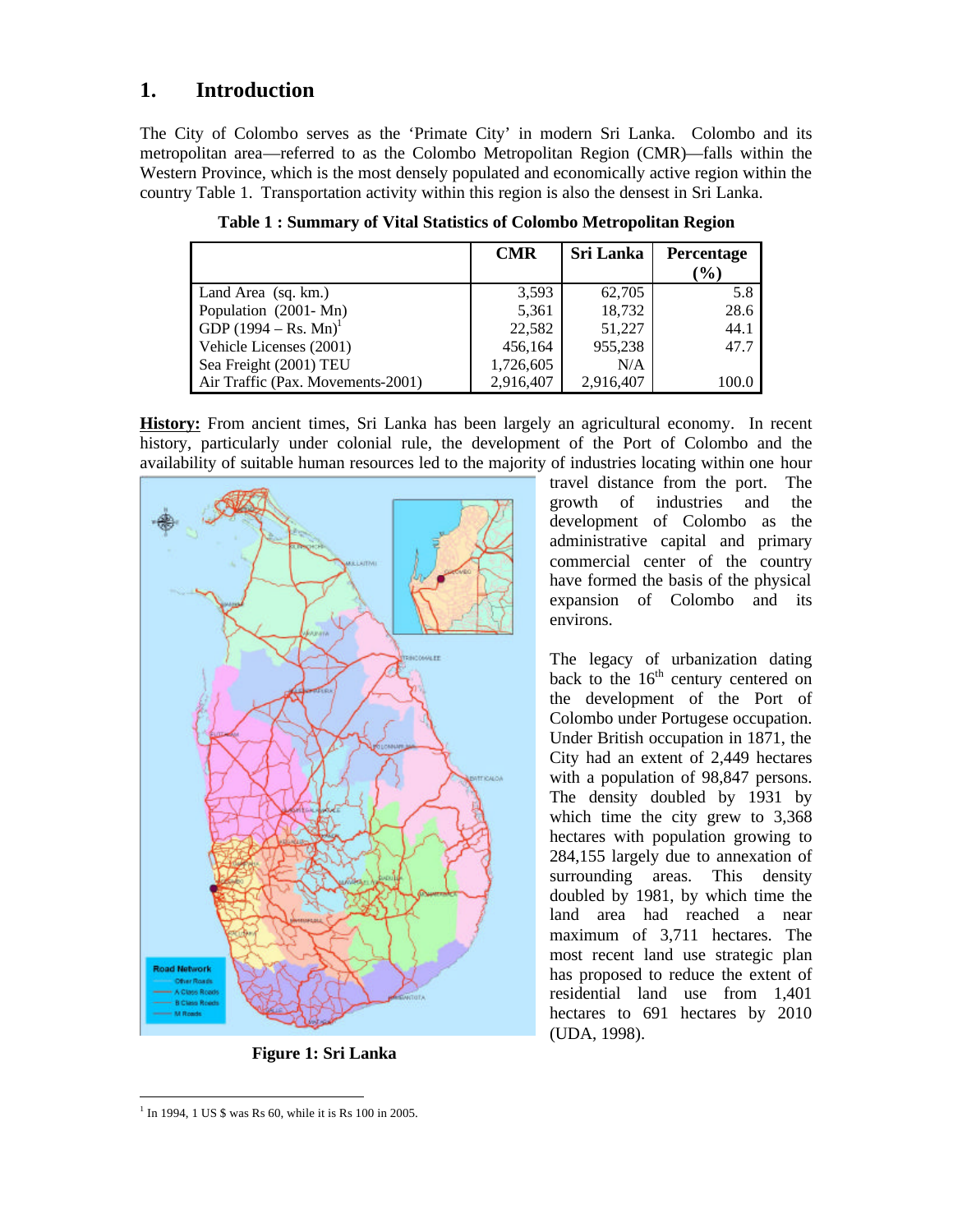**Geographic:** Colombo is a relatively small city with a resident population of around 700,000 with a day time inflow of a million persons. Its area is 3,730 hectares. The Colombo Metropolitan Region (CMR) which serves as the suburban feeder area for Colombo city has a population of over 5.3 million with a gross population density of 15 persons per hectare. In the City of Colombo itself the density is 188 persons per hectare.

| rabic $\mu$ , r optimuoli ( $\mu$ 001) |                        |  |  |  |  |
|----------------------------------------|------------------------|--|--|--|--|
| Area                                   | <b>Population 2001</b> |  |  |  |  |
| Colombo Municipal Area                 | 697,396                |  |  |  |  |
| Colombo District                       | 2,234,289              |  |  |  |  |
| Colombo Metropolitan Region            | 5,361,185              |  |  |  |  |
| Sri Lanka                              | 18,732,255             |  |  |  |  |

**Table 2: Population (2001)**

**Demographic:** The land use distribution in City of Colombo shows that residential use takes up 40%, of the available land, while transport  $\&$  communications takes up 13%, with a further 30%

presently developed for commercial and administrative purposes, with around 17% land bare or still under non-urban use. The residential densities within the city range from between 165 to 1,537 persons per hectare (UDA, 1998). The highest densities are accompanied by concentrations of people living in illegal squatter settlements that are badly over crowded with respect to facilities available within them. These have however become popular forms of settlements for the poor in the absence of affordable public or private sector housing programs. It is estimated that at present about 35% of the city's population lives in these settlements, which have semi permanent houses, shared toilets and poor sanitation conditions. This shortage of housing for the poorest sections of the city is commonly attributed to economic indictors particularly affordability to the low income consumer to purchase or rent, scarcity of land and high land prices and high construction costs.



**Figure 2: Commuting Desire Lines by Public Transport to City of Colombo**

**Transport:** During the period 1961 to 79, the traffic flows crossing the city boundary have increased at the rate of 2.8% per annum. However it has increased at a much higher rate of 5.4% per annum over the last two decades. The passenger growth observed during the period 1985-95 was 4.7%, with bus transport growth at 4%, private vehicles growing at 11.8% and railways at 2.8%. It analyses the fact that these growth rates are inversely proportional to the cost of travel. In other words, the cheapest forms have had the lowest growth. In all, there are presently an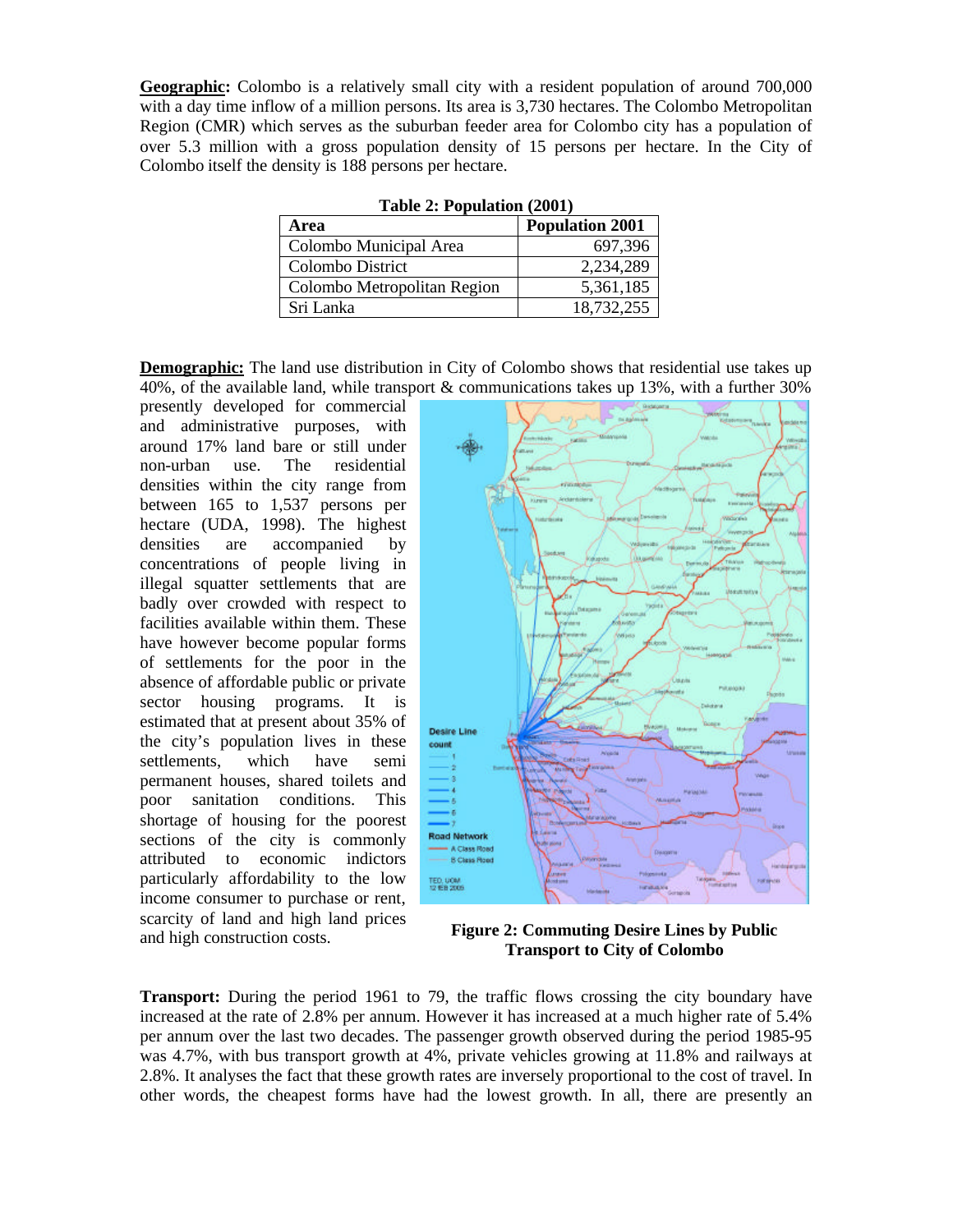estimated 2 million passenger crossings (both directions) per day in 315,504 vehicles of which 80% are private vehicles (Kumarage, 2000). The desire lines for the commuting trips to Colombo City can be illustrated as in Figure 2. This shows that commuting trips are rather short distances, with a few exceptions, where low cost railway travel is available.

**Housing:** It is estimated that around 25,000 to 30,000 new houses would be required to house these low income families. The land that is presently occupied by these settlements can be used partially for this purpose. However, most resettlements would have to take place outside the city. The land values in Colombo City have increased at the rate of 16.5% p.a. (UDA, 1998) while that of the suburban areas has also increased by around 18% p.a. This makes purchase of land nearly impossible for poor people. The alternative areas for relocation are located at distances of between 20 to 30 kms from the city centre. The relocation of the poor to these locations will make accessing jobs in the city more difficult for them. It is most unlikely that they will move since it adversely affects their livelihood.

**Income:** Income Distribution for the Western Province, as calculated from the Sri Lanka Integrated Study (1999/2000) data, is given in Table 3. This reinforces the position that twothirds of the population is not engaged in income receiving occupations. It seems that a significant proportion of income receiving (34%) fall within the lower half of income range of up to Rs  $3,000/=$  per month (US\$ 430), while 11% falls in the income range of over Rs. 10,000/ $=$ (US\$ 1,430) per month.

| <b>Income Range</b>         | <b>Western Province</b> | Sri Lanka |
|-----------------------------|-------------------------|-----------|
| Not employed/student/sick   | 66.1                    | 64.9      |
| Up to Rs $1,000/$ =         | 1.0                     | 4.3       |
| Rs 1,001 to Rs 2,000/=      | 4.2                     | 6.2       |
| Rs 2,001 to Rs. 3,000/=     | 6.4                     | 7.2       |
| Rs 3,001 to Rs $5,000/$ =   | 9.8                     | 8.6       |
| Rs 5,001 to Rs $10,000/$ =  | 8.9                     | 6.2       |
| Rs 10,001 to Rs $25,000/$ = | 2.4                     | 1.8       |
| More than Rs. $25,000/=$    | 1.2                     | 0.7       |
| Total                       | 100.0                   |           |

 **Table 3: Income Distribution (1999/2000)<sup>2</sup>**

# **2. Objective & Scope of Paper**

The Sri Lanka Transport Sector Strategy Study (World Bank, 1997) notes that poverty alleviation requires a transport policy that is focused on the poor. The lack of such a policy and of relevant information has made it difficult to analyze how the transport sector is serving and helping the poor. It has been assumed that the mobility needs of the poor could be resolved by improving transport networks and public transport services in both rural and urban areas.

Policies should address, among other things, the best ways to provide adequate and affordable access for the poor to get to work, particularly in rural and marginal urban areas, opportunities for generating employment through the transport sector, and the strategic use of transport to reduce regional disparities. There are no studies where the transport needs of the poor have been studied specifically.

This paper examines the relationship between employment of the low income earners their places of residence and the transport linkages that are made available.

 $\frac{1}{2}$  In 1999/2000, the average conversion rate was 1 US \$ = 70 Rs.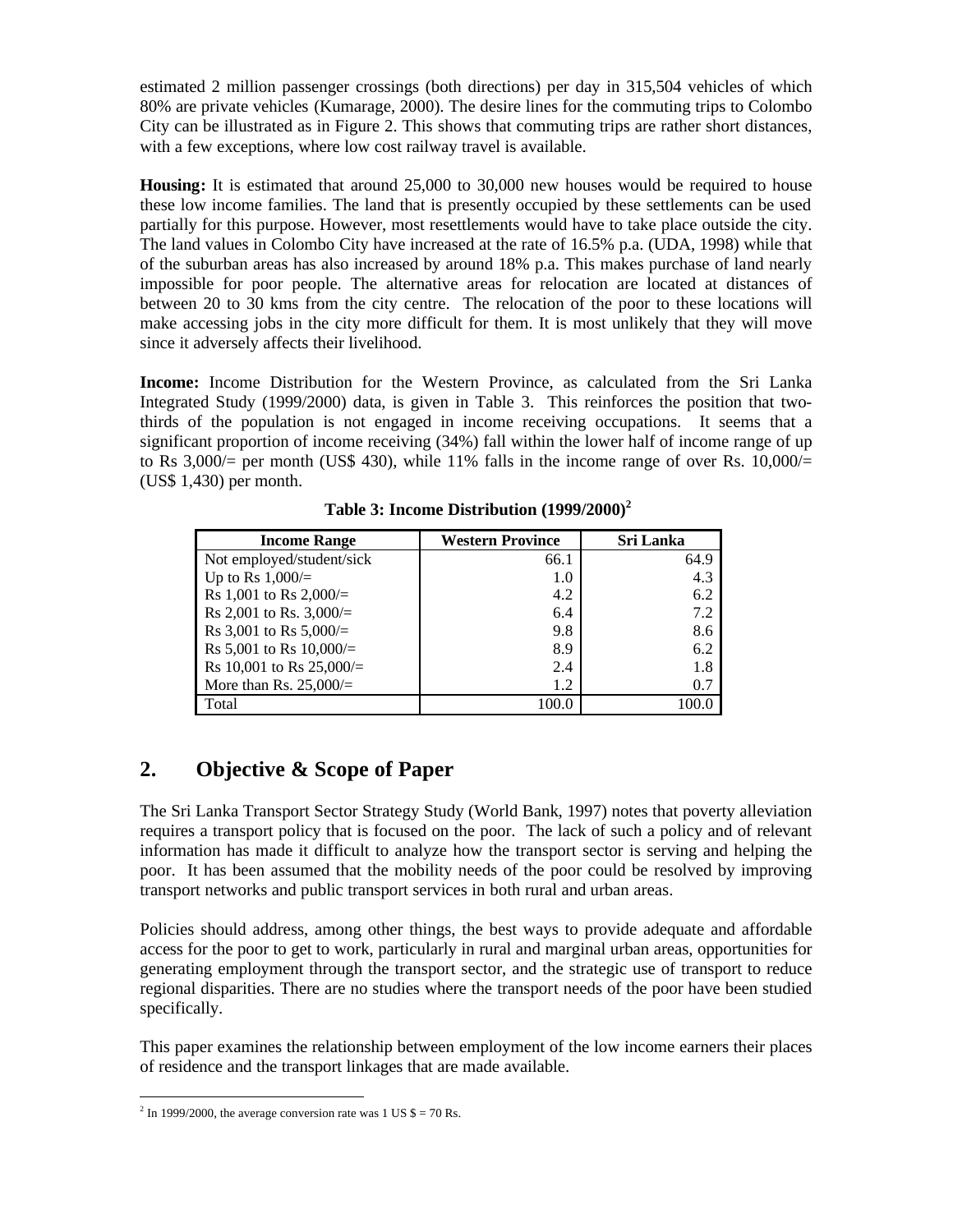# **3. Analysis of Income and Transport in Western Province**

This analysis is undertaken from aggregate socioeconomic data collected through Census and other household surveys and published from time to time. This data is not available for the City of Colombo. It does however exist for the Western Province. The objective of this analysis is to identify the patterns of (a) expenditure on transport and (b) of income of those living in the Western Province.

#### **3.1 Individual Income and Distance of Travel to Work**

Data from the Sri Lanka Integrated Survey (1999/2000) have been used to analyze the relationship between place of work and place of residence. Table 4 shows results for the Western Province (WP) compared to the rest of the country where over half of people working, do so within their own community. This could be interpreted in several ways. First, it might suggest that population is so distributed that the majority of the employment opportunities are located outside the communities they live in. Second, it might suggest a higher mobility for finding employment outside the local community, due to existence acceptable transport services.

|                       | <b>Western Province</b> | <b>Sri Lanka</b> |
|-----------------------|-------------------------|------------------|
| Same Community        | 51.2                    | 66.0             |
| Other Urban Community | 37.3                    | 23.9             |
| Other Rural Community | 0.6                     | 0.8              |
| Other                 | 10.9                    | 93               |
| Total                 | 100 O                   |                  |

**Table 4: Relationship between Place of Work and Place of Residence**

Table 5 gives the cross-relationship between income and place of work/place of residence for the Western Province. These two tables show that there is a direct correlation between individual incomes and the propensity to seek employment in other communities. This is an interesting phenomenon that could be due to the fact:

- (a) That those who are able to commute outside their communities can get better incomes.
- (b) That those who have higher incomes tend to seek employment away from their own communities.

**Table 5: Individual Income and Place of Work with Respect to Place of Residence - WP**

|                            | <b>Same</b>      | <b>Other Urban</b> | <b>Other Rural</b> | Other <sup>19</sup> |
|----------------------------|------------------|--------------------|--------------------|---------------------|
|                            | <b>Community</b> | <b>Community</b>   | <b>Community</b>   |                     |
| Not employed/student/sick  | 71.4             | 7.1                | U                  | 21.4                |
| Rs 0 to Rs $1,000/$ =      | 76.2             | 9.5                | 4.8                | 9.5                 |
| Rs 1,001 to Rs 2,000/=     | 56.6             | 31.3               |                    | 12.0                |
| Rs 2,001 to Rs. $3,000/=$  | 51.2             | 40.0               | $\Omega$           | 8.8                 |
| Rs 3,001 to Rs $5,000/=$   | 44.9             | 45.9               | 0.5                | 8.7                 |
| Rs 5,001 to Rs $10,000/$ = | 38.9             | 53.3               | 1.7                | 6.1                 |
| Rs 10,001 to Rs $25,000/=$ | 54.2             | 35.4               | 0                  | 10.4                |
| More than Rs. $25,000/=$   | 48.0             | 36.0               |                    | 16.0                |
| Total                      | 50.6             | 38.3               | 0.6                | 10.4                |

In the case of (a) it relates to the availability and affordability of transport. This implies that poor transport will make people immobile and captive to their own communities thus preventing them from accessing and holding employment that is higher paying. Both Tables 4 and 5 indicate that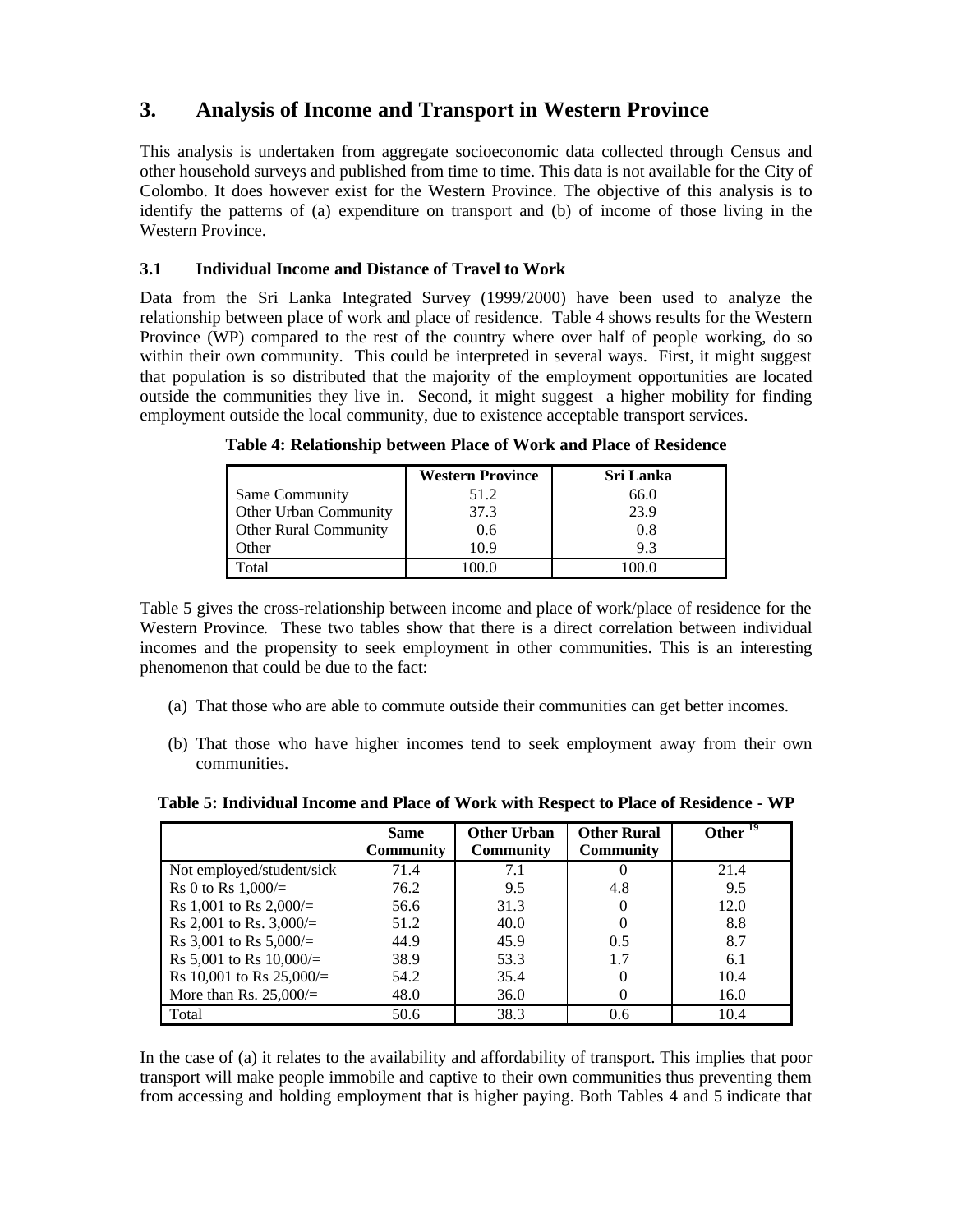only those with incomes less than  $1000/$  per month appear to show a marked difference to other income categories with respect to the percentage of persons working within the same community. The amount of income that falls within this category in all probability refers to part time employment which cannot be compared with the full time employment as the commuting distances would be very much less in the case of the former.

In the case of (b) above, it is a known social factor that higher paid employment is generally concentrated in centers (usually urban) and thus the average commuting distances would increase as people seek higher paying employment. This argument also can be used to explain why the percentage working in other urban areas increase with income and then begin to decrease when monthly incomes increase beyond Rs. 10,000/=. This could possibly mean that relocation becomes more affordable when incomes are in that magnitude. The reverse inference of this observation is that when incomes are less than Rs  $10,000/$  per month, people are more likely to be constrained by the availability of transport facilities in seeking employment away from their community of residence.

A comparison of the two tables indicates that in the Western Province, there is higher mobility between residence and employment communities for the same income groups. This means that people have to commute further as residential and employment areas tend to be more separated in urban and suburban areas.

#### 3.2 **Occupation and Travel to Work**

Table 7 gives the cross-relationship between type of occupation and place of work/place of residence for the Western Province. There is relatively little mobility among those engaged in agriculture, as many people in this category are farming their own land or fishing, both activities generally being located close to residences. Those in business, trade, and manufacturing activities also appear to be, in general, residing close to their places of employment, for example family based businesses where home and shop or home and trade are located within the same premises. On the other hand, casual labour shows a somewhat higher propensity to seek employment in urban centers. These might be persons who are engaged in construction or similar work and who might not actually be commuting on a daily basis - more because of distance than transport fare. Salaried employees mostly travel outside their communities to urban communities for employment and show the highest degree of mobility.

|                              | <b>Same</b><br><b>Community</b> | <b>Other</b><br><b>Urban</b><br><b>Community</b> | <b>Other</b><br><b>Rural</b><br><b>Community</b> | Other |
|------------------------------|---------------------------------|--------------------------------------------------|--------------------------------------------------|-------|
| Casual Labour                | 55.1                            | 23.2                                             | 1.7                                              | 19.8  |
| <b>Salaried Employees</b>    | 29.3                            | 63.4                                             | 0.3                                              | 7.0   |
| Business/Trade/Manufacturing | 76.1                            | 15.0                                             | 0.0                                              | 8.8   |
| <b>Personal Services</b>     | 50.0                            | 6.3                                              | 0.0                                              | 43.8  |
| Agricultural                 | 92.8                            | 6.3                                              | 0.0                                              | 0.9   |

#### **3.3 Income and Ownership of Vehicles**

Ownership of all types of vehicles in Western Province increases with income, as shown in Table 8. All income groups own bicycles in significant numbers and bicycles are the most common vehicle owned. Motorcycles are also used by all income groups, although their ownership levels become significant only when household incomes rise above Rs 5,000 per month. In the case of cars and vans, ownership is recorded even at low-income levels, but becomes significant only when household incomes reach Rs 25,000 or more.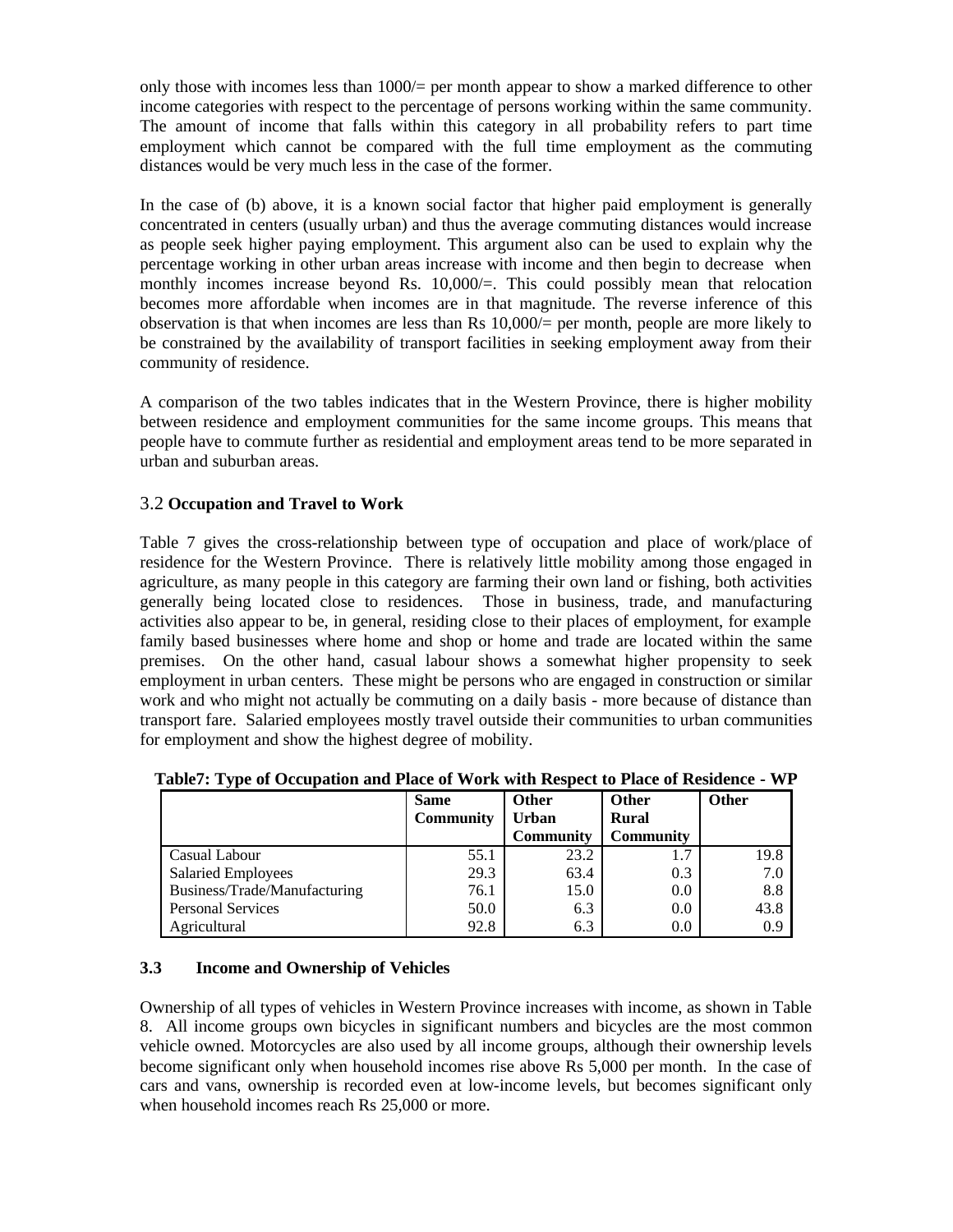|                     | 0-<br>1000      | $1001 -$<br>2000 | $2001 -$<br>3000 | $3001 -$<br>5000 | $5001 -$<br>10000 | 10001<br>$-25000$ | Over<br>25000 | <b>Total</b> |
|---------------------|-----------------|------------------|------------------|------------------|-------------------|-------------------|---------------|--------------|
| <b>Bicycles</b>     | 34              | 15               | 17               | 28               | 38                | 41                | 34            | 33           |
| <b>Motor Cycles</b> | 07              | 04               | 02               | 14               | 11                | 24                | ∠⊥            | 14           |
| Cars & Vans         | $\overline{00}$ | 01               | 02               | 01               | 04                |                   | 52            | 09           |

**Table 8: Vehicle Ownership per 100 Households by Income (Rs/month) - WP**

#### 3.4 **Percentage of Income Spent on Transport**

The analysis of expenditure on public transport as a percent of expenditure on transport incurred by three different income groups has been given in Table 9. This clearly confirms the earlier trend but also provides information that the income group with less than Rs 3,500/= for monthly incomes are clearly captive to public transport, while this reduces to around 50-60 percent of households when incomes are between Rs  $3,500/=$  to Rs  $10,000/=$ .

**Table 9: Distribution of HH Income Groups by Expenditure on Public Transport (2000)**

| Income group                                     | <b>Expenditure on Public Transport as a Percentage of Expenditure on</b><br><b>Transport</b> |        |        |        |        |         |  |  |
|--------------------------------------------------|----------------------------------------------------------------------------------------------|--------|--------|--------|--------|---------|--|--|
|                                                  | $0 - 20%$                                                                                    | 20-40% | 40-60% | 60-70% | 70-80% | 80-100% |  |  |
| Less than Rs $3,500/=$                           |                                                                                              |        |        |        |        | 100%    |  |  |
| $\text{Rs } 3,500 - \text{Rs } 6,000 =$          | 3.7%                                                                                         | 5.6%   | 5.6%   | 18.5%  | 11.1%  | 55.6%   |  |  |
| $\text{Rs } 6,500 - \text{Rs } 10,000 =  9.6\% $ |                                                                                              | 1.9%   | 17.3%  | 3.8%   | 7.7%   | 59.6%   |  |  |

#### 3.5 **Expenditure on Public Transport and Income**

Data from SLIS (1999/2000) have been tabulated in Table 10 to show the percentage of household expenditure spent on public transport by income group, for the Western Province. The table shows that the percent of expenditure on transport is below 3 percent for the majority of households, irrespective of their level of income. The higher percentages are to be found among those households with higher incomes. However, it should be pointed out that the vast majority of public transport travel should be undertaken by those in the higher income categories. In this respect it should be noted that since the consideration is by household income and not individual incomes those households with several income-earning members would have a higher income but also a proportionately higher transport cost due to increased travel to work.

Table 10 does however indicate that the higher percentage expenditure on public transport is concentrated in the middle class households where incomes range between Rs  $3,000/=$  to Rs  $25,000/$  per month. In the case of those households with incomes less than Rs  $3,000/$  =, less than 2 percent of households incur more than 9 percent of their expenditure on pubic transport and less than 6 percent of the households incur more than 6 percent of expenditure on public transport. The respective values are higher and nearly double in the Western Province. This means that the urban poor appear to spend proportionately more on public transport than the rural poor do. This could be due to difficulties in using alternative modes of transport in urban areas, particularly bicycles; or else it could also be due to longer distances to work and school.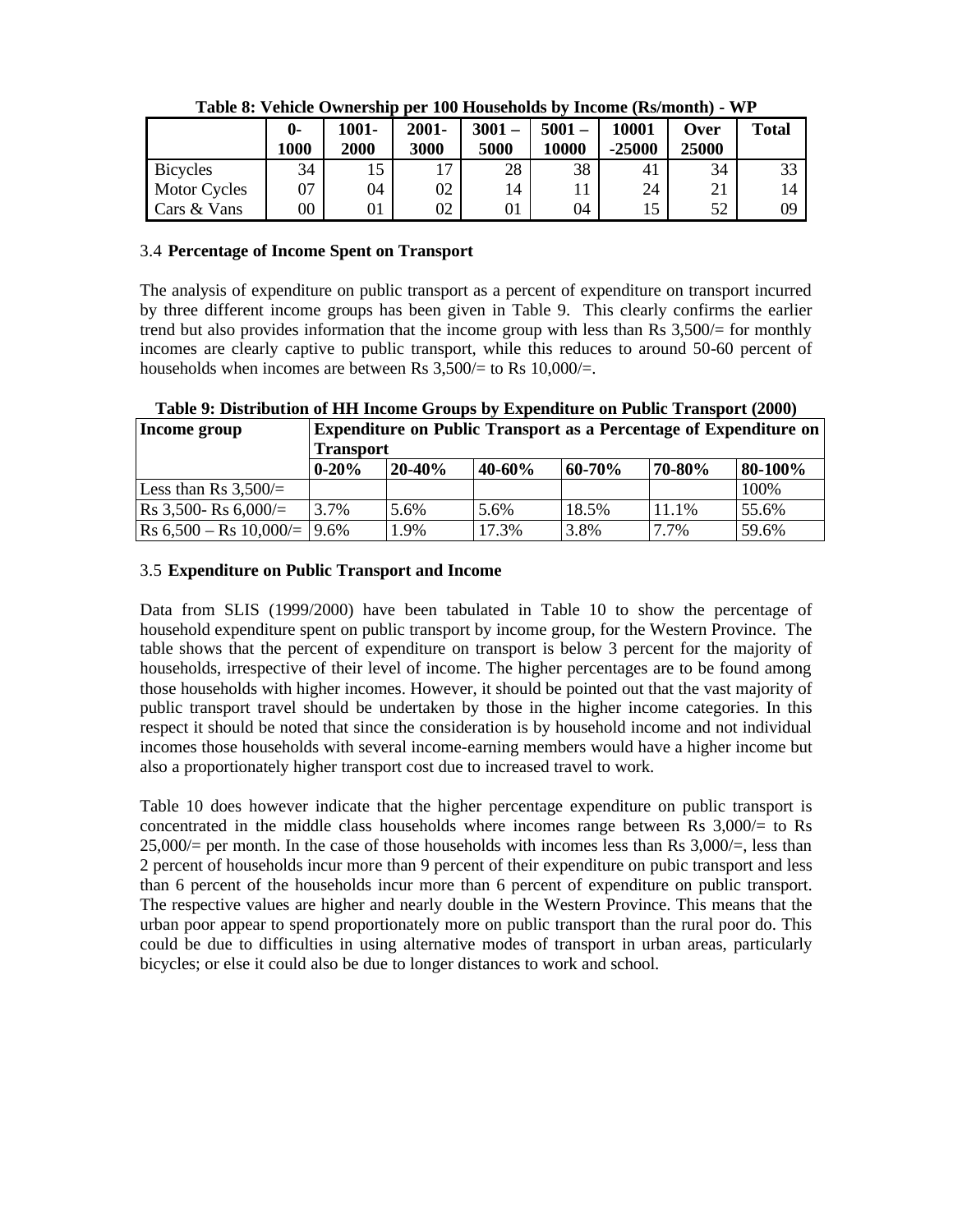| Percentage         | <b>Income Group (Rs)</b> |          |          |          |       |        |       |              |
|--------------------|--------------------------|----------|----------|----------|-------|--------|-------|--------------|
| <b>Expenditure</b> | $\mathbf{0}$             | $1001 -$ | $2001 -$ | $3001 -$ | 5001- | 10001- | Over  | <b>Total</b> |
|                    | 1000                     | 2000     | 3000     | 5000     | 10000 | 25000  | 25000 |              |
| 0 percent          | 65.5                     | 69.2     | 51.2     | 44.7     | 35.6  | 35.0   | 34.5  | 41.9         |
| $0$ to 3 percent   | 13.8                     | 11.5     | 9.8      | 16.0     | 16.0  | 26.5   | 24.1  | 18.0         |
| 3 to 6 percent     | 13.8                     | 15.4     | 26.8     | 23.4     | 27.0  | 14.5   | 27.6  | 22.0         |
| 6 to 9 percent     | 3.4                      | 3.8      | 7.3      | 11.7     | 8.6   | 12.8   | 6.9   | 9.4          |
| 9 to 12 percent    | 3.4                      | $0.0\,$  | 4.9      | 1.1      | 7.4   | 6.0    | 6.9   | 5.0          |
| 12 to 15 percent   | 0.0                      | 0.0      | 0.0      | 3.2      | 3.7   | 1.7    | 0.0   | 2.2          |
| Over 15 percent    | 0.0                      | 0.0      | 0.0      | $0.0\,$  | 1.8   | 3.4    | 0.0   | 1.4          |
| Total              | 100.0                    | 100.0    | 100.0    | 100.0    | 100.0 | 100.0  | 100.0 | 100.0        |

**Table 10: Percent Expenditure on Public Transport by Income Group (WP)**

## **4. Analysis of the Travel Patterns of the Working Poor in Colombo City**

The second source of data is from a survey of the reasons why those identified as the working poor. The survey studies the ability to access work and their residential features such as distance and type of house. The paper also compares the potential to work with the commuting distances. The comparison is based on the relative costs of transport, time of travel, availability of late night travel and social parameters such as type of housing, status of children's education, etc. The survey also investigates the impact on those employed in transport services. The results are particularly significant with respect to three-wheeler (auto-taxi) drivers who are resident in urban settlements and prefer to live close to the city centre which is a focal point of their work and cannot drive their vehicles long distances for the night. They are different to bus crews who usually live a fair distance away from the city centre as they can ride their own bus home for the night.

**Survey**: A total of 164 personal interviews were made of people who were working within the Colombo Municipal City Limits. The form used for these surveys is given in Annex 1. The survey included location of employment and residence, mode(s) of travel, travel cost and time by each mode, nature of employment, work hours, nature of residence, if transport curtails longer work hours, monthly expenditure, income and household vehicle ownership.

The breakdown by employment type is given as follows:

- Security Guards: Mostly earning the minimum legal monthly pay often working double shifts
- Parking Wardens: Mostly permanent employees of local government
- Cleaning Personnel: Government and private sector contracted staff
- Labourers: Working on daily wage basis
- Traders at Wayside Stalls: Working in fixed areas but self employed.

These five groups represent the lowest earning employees in the city. In addition two other groups representing transport sector workers were also interviewed. These are identified as:

- Three Wheeler Drivers: Mostly self-employed auto-rickshaws drivers
- Bus Crews: Crews mostly working on daily pay basis for buses owned by private individuals.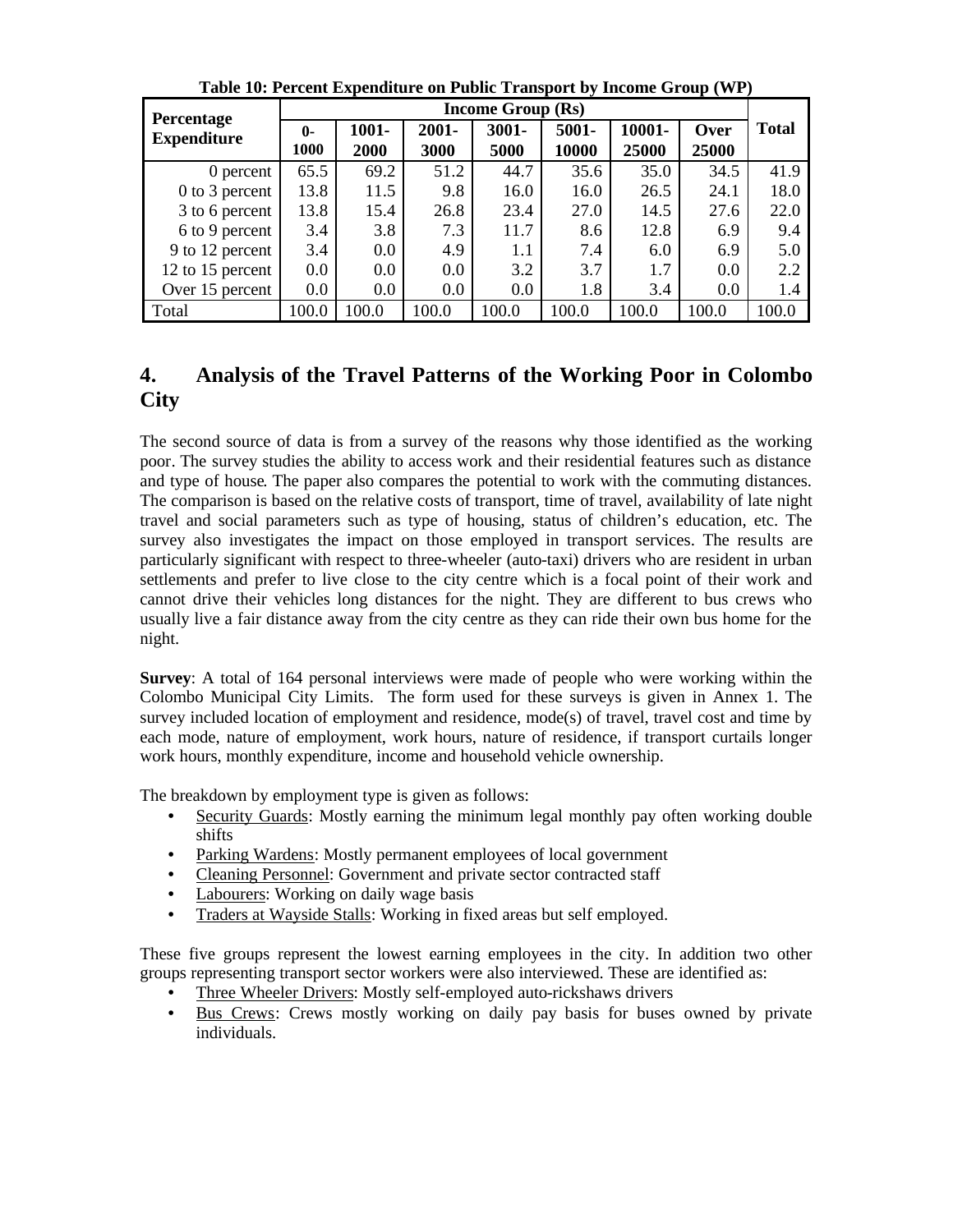#### **4.1 Distance of Travel & Generalised Cost**

The mean travel distance and the Generalised Cost of Travel by each group of employees are given in Table 11. The distance is taken as the minimum road based distance for travel computed by the TransPlan traffic model (University of Moratuwa, 2003). Generalised Cost is computed to represent in addition to the fare or cost of transport, the cost of time, which is calculated at 20% of the income rate. The income rate is calculated by dividing the monthly income stated in the survey form and dividing by the total working hours reported for the month.

|                                   |                   | <b>General Employment</b> | <b>Transport</b><br><b>Sector</b><br><b>Employment</b> |           |                    |                                     |             |
|-----------------------------------|-------------------|---------------------------|--------------------------------------------------------|-----------|--------------------|-------------------------------------|-------------|
|                                   | Guards<br>Securit | Attendants<br>Parking     | Personnel<br>Cleaning                                  | Labourers | Wayside<br>Traders | Wheeler<br>hivers<br>$\overline{a}$ | Crew<br>Bus |
| Distance to Work place (km)       | 7.3               | 9.2                       | 12.6                                                   | 8.1       | 8.6                | 7.9                                 | 14.1        |
| Cost of Travel (Rs/one-way)       | 10.3              | 10.5                      | 9.3                                                    | 11.2      | 9.1                | 35.1                                | 4.0         |
| Travel Time (mts/one way)         | 46.3              | 52.1                      | 40.9                                                   | 42.0      | 33.4               | 31.1                                | 38.5        |
| <b>Total Generalised Cost/day</b> | 31.3              | 31.2                      | 24.4                                                   | 30.4      | 19.0               | 85.2                                | 18.1        |
| Monthly Income Rs/Month           | 8,318             | 6,584                     | 6,914                                                  | 5,750     | 10,111             | 10.285                              | 12,384      |
| % of Income for Transport         | 15.1%             | 19.0%                     | 14.1%                                                  | 21.1%     | 7.5%               | 33.1%                               | 5.8%        |

| <b>Table 11: Travel Characteristics of Employees</b> |  |  |  |
|------------------------------------------------------|--|--|--|
|------------------------------------------------------|--|--|--|

It is seen from Table 11 that average travel distances between different employment categories vary between 7.3 kms and 14.1 kms. The travel time varies between 31 minutes and 52 minutes. The travel cost varies between Rs 4.00 for bus crews- who travel for free along with the bus most of the distance and a high of Rs 85.2 for three wheeler operators who have to ride their vehicles to the place of operation. Apart from these extremes demonstrated in the transport sector employment, other employment demonstrates fairly uniform costs and travel times.



However, interestingly the relationship between expenditure for transport as a percentage of total income appears to have an inverse relationship with income. As indicated in Table 11, the lowest average income earners who are labourers spend 21.1% of the their incomes on generalized costs for travel, while the highest income earners who are the wayside traders spend only 7.5%

**Figure 3: Variation of % of Income Spent on Commuting to Work and Income**

of their incomes on transport. Figure 3 shows this relationship where the lower the average income, higher is the percentage of their income that is spent on transport. While the bus was the predominate mode of travel for all categories, the higher income earners spent less time to travel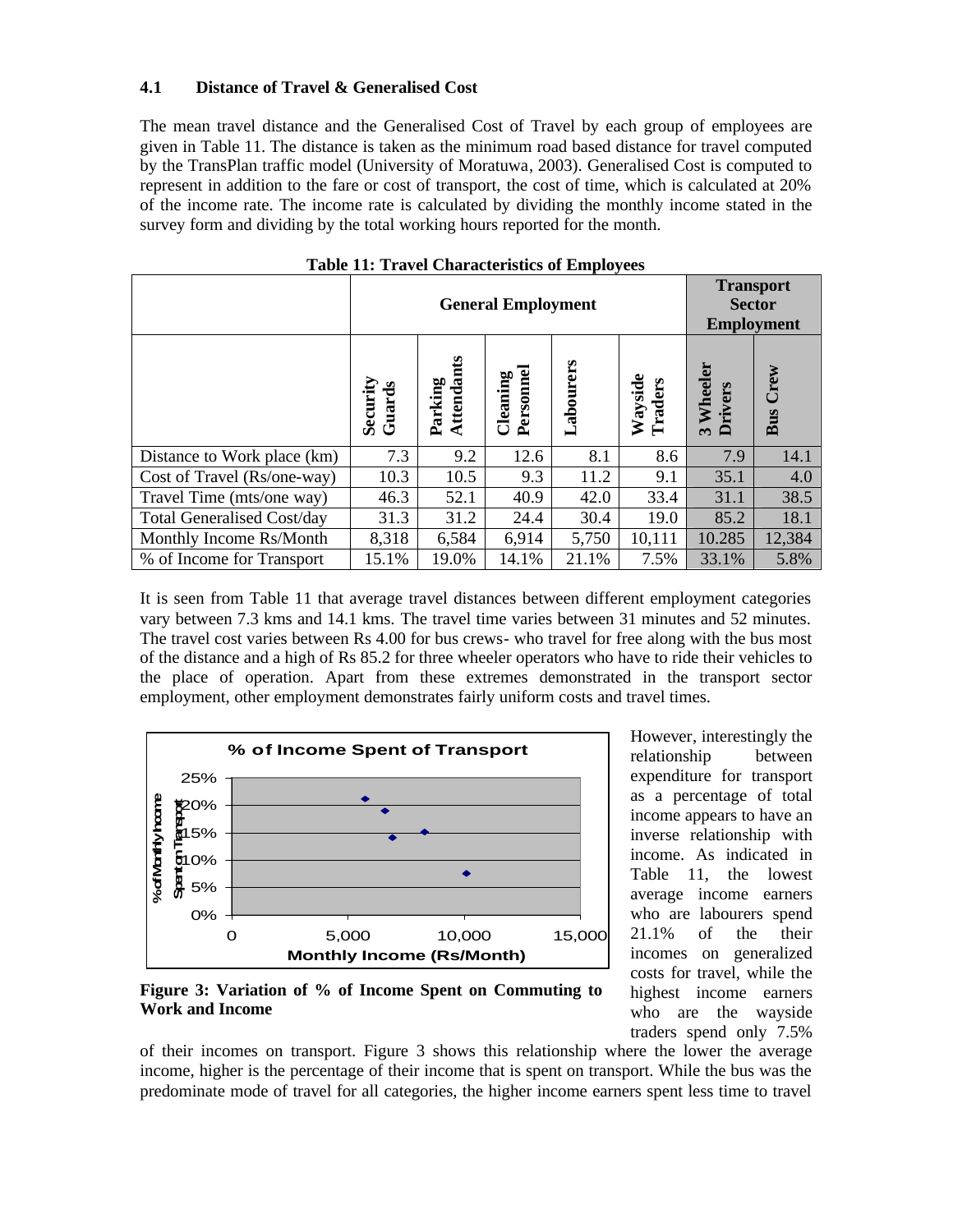the same distances as they tended to live closer to the main bus routes and the travel times were less. This is intuitively plausible since the higher income groups could afford to live in lands closer to the main roads. Thus the distance from the main bus routes appear to be the primary reason for increase in total travel costs.

#### **4.2 Land Ownership, Land Prices & Distance to Work**

The survey by tracing the location of work, alternative housing locations, access and cost of transport etc finds that land prices in suburban areas which are alternative locations for the urban poor to be relocated are usually away from the main transport corridors and are presently poorly served by public transport. The irregular hours that the poor work are not conducive to public transport which usually operates well only during peak periods. Alternative costs are high and hence, the need to reside in the city. This increases the value of land and also overcrowding in settlement areas which are the only such affordable lands for the poor.

In addition this puts pressure on services in urban areas and results in the poor not having adequate equal access to these services which are more freely available in suburban areas. For example, the city has the most popular schools, but the ones attended by the children of the poor are that neglected when compared to similar schools in suburban areas. Similarly, incidences of health and safety are higher; the involvement in crime and other related activities is also higher in these squatter settlements.

The house & land ownership of the residences occupied by the interviewees is given in Table 12. It is seen that only 22% of the people were on rented land. While 42.1% stated that they were occupying legally owned land, 26.8% stated it was government land. The latter are to be considered mostly as squatters on state lands, usually marginal lands in the periphery of the city. The fact that nearly 70% of the people claimed a fixed abode makes them less mobile to seek accommodations closer to their places of residence. This also adds to increased commuting distances and increased transport costs.

|                         | Percentage |
|-------------------------|------------|
| Own Land                | 42.1%      |
| Government              | 26.8%      |
| Rented House & Property | 22.0%      |
| Other                   | $91\%$     |

**Table 12: Breakdown of Land & House Ownership**

This is further reinforced by the evidence that percentage of those who own their own house and property decreases as the distances between residence and work place decreases. This is shown in Table 13, which shows that only 31% of those living within 5 kms from their places of employment occupy their own houses. This increases sharply to 64.5% when the distance increases to over 10 kms.

| Table 13: Percentage of Employees who live in Own house $\&$ Property with respect to |
|---------------------------------------------------------------------------------------|
| <b>Distance from Work Place</b>                                                       |

|                 | Percentage |
|-----------------|------------|
| Less than 5 kms | 31.0%      |
| 5 to 10 kms     | 50.0%      |
| Over 10 kms     | 64.5%      |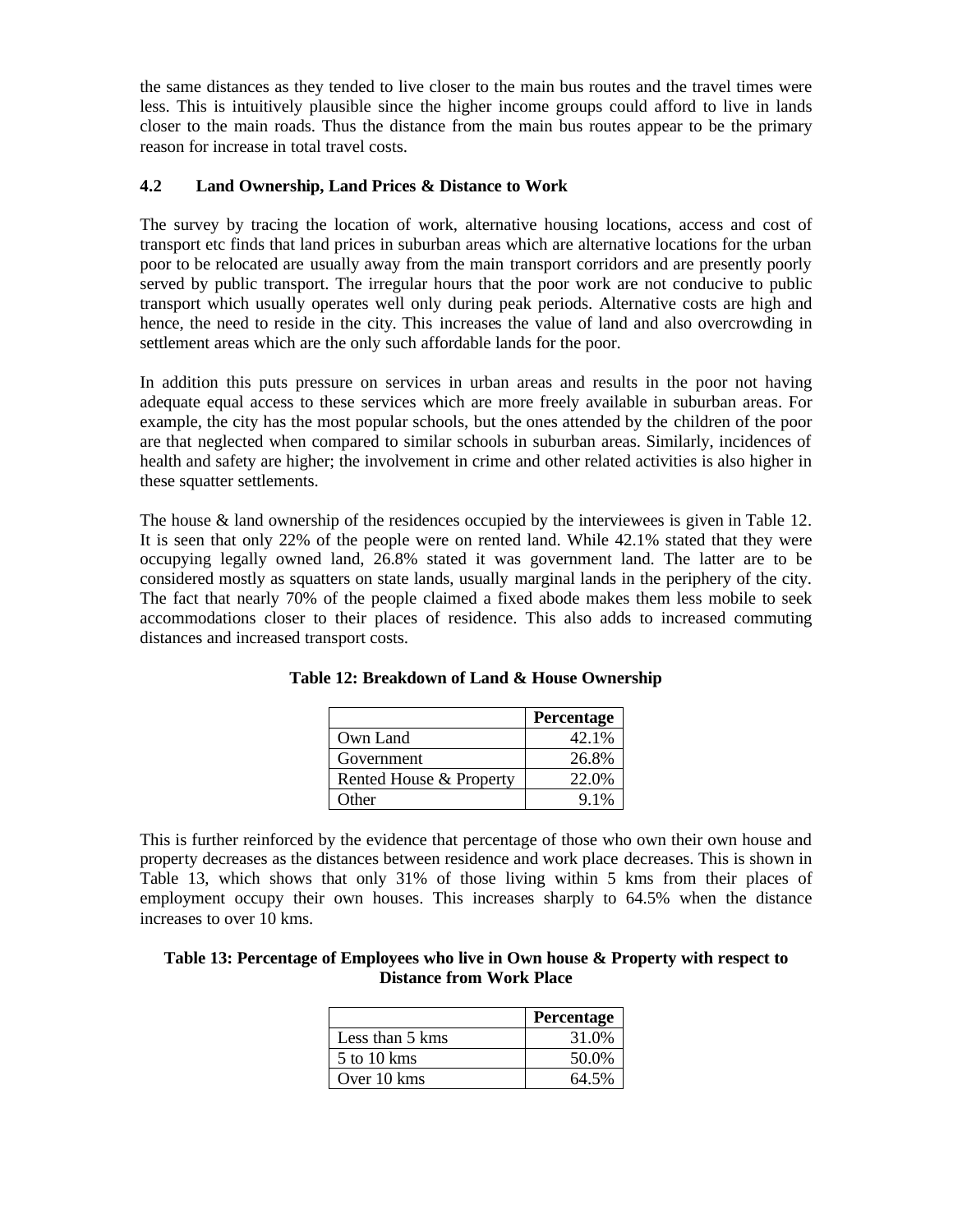However, the quality of housing appears to reduce when employees get closer to their workplaces- i.e. to the centre of the city. As shown in Table 14, those living less than 5 kms from their work places do so in Housing Settlements which have only shared amenities, as opposed to Separate House & Property or Flats (Apartments). Thus it is clear that while going further away from the city centre has an added advantage as the quality of housing that can be afforded improves.

**Table 14: Percentage of Employees who live in Settlements with respect to Distance from Work Place**

|                 | Percentage |
|-----------------|------------|
| Less than 5 kms | 31.0%      |
| $5$ to 10 kms   | 11.1%      |
| Over 10 kms     | 6.5%       |

The value of land as perceived by most of the interviewees appear to be quite suspect as they seem to have no clear idea of the market value of land. Even those who stated they lived on own land had poor idea on the actual value. This could also be due to the fact that most of the land which was considered as 'own' is also encroached and not legally owned. Hence the value of exchange of such land is only a fraction of the market price. Moreover, these lands most often located on marginal land used areas such as on canal banks, marshy areas prone to stagnating



water or flooding, under developed localities etc have a depressed market value compared to the better developed and sought after land at equal distance from the city centre.

However Figure 4, clearly shows that even the perceived land value has a correlation with the distance from the centre. It also shows the lower land value in the city centre itself, which due to the commercial and wholesale trade environment has

**Figure 4: Land Value and Commuting Distance**

lower market prices. The highest prices are distances between 2 to 4 kms from the city centre. According to Figure 4, the value of land drops to about  $1/3<sup>rd</sup>$  the cost at distances of 20 kms.

Figure 5 shows the relationship between the total one-way Generalised Cost of Transport and the value of the residential land. While sharp variations are evident especially within shorter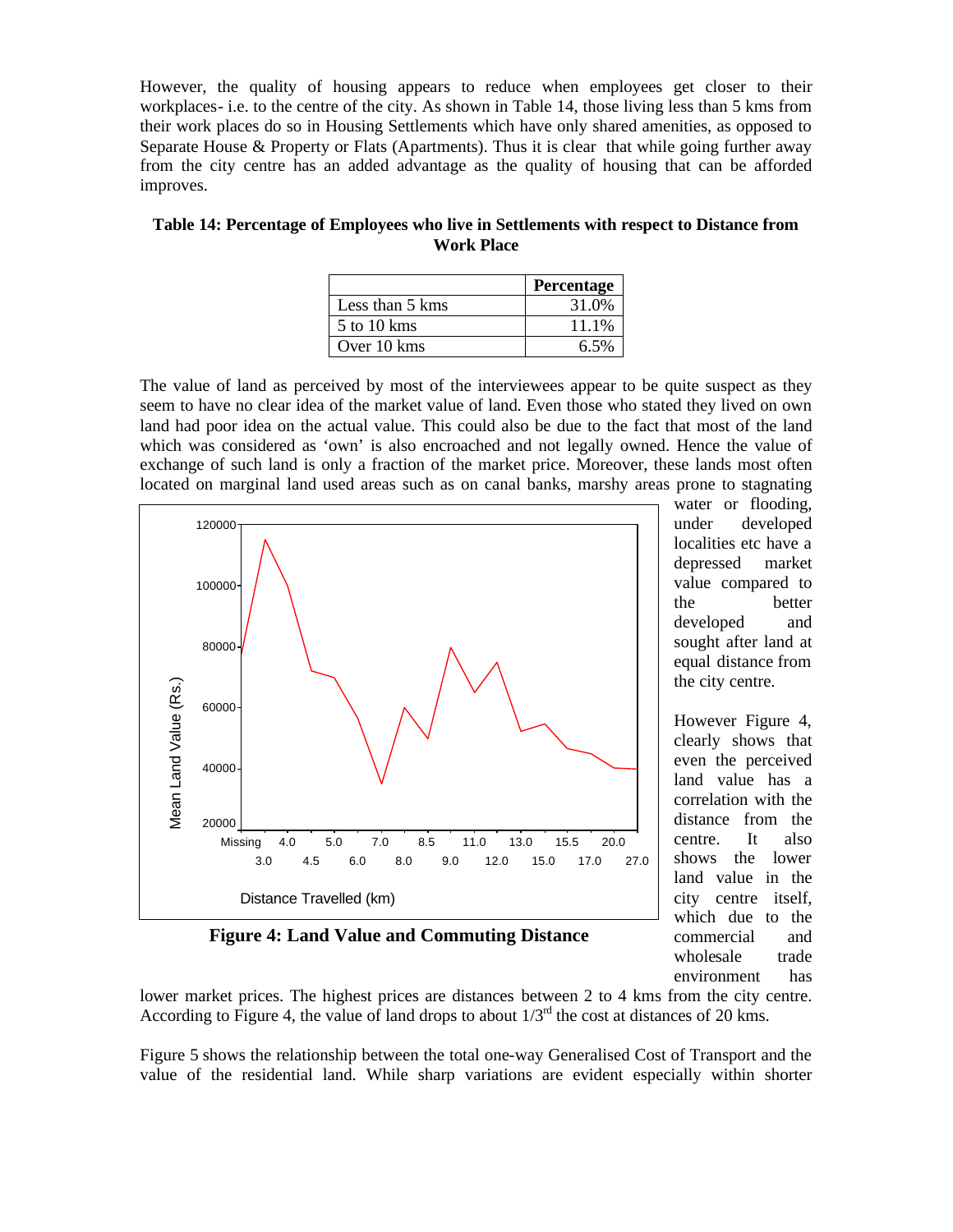distances, as the distance (and the cost) increase, the relationship appears more distinct. At a Generalised Cost of Rs 80, the land value is around Rs 25,000 per perch.

When the Generalised Cost reduced by half to Rs 40, the land value doubles to Rs around Rs 50,000 per perch. Similarly, when the Generalised Cost reduces by one half again to Rs 20, the land value once again doubles to Rs 100,000 per perch. This clearly shows how, transport costs and land values are inversely related, so that an inversely linear relationship exist between the two.



**Figure 5: Land Value and Generalised Cost of Commuting**

#### **4.3 Working Hours and Commuting Distances**

The ability to supplement fixed incomes by working longer hours is an important means of overcoming the ever increasing cost of living especially in urban areas. However, poor transport and increasing distances between work places and residences may limit opportunities for this. This is proven in the results displayed in Table 15 where those living within a total Generalised Cost of commuting one way of less than Rs 5 from their work places indicate they have no restrictions imposed by availability of transport to working extra hours. When the Generalised Cost increases to between Rs. 5 and Rs. 10 per one way trip, the percentage decreases to 90.9%, and to 84.4% when the Generalised Cost increases over Rs 10 per trip.

| <b>Generalised Cost of One</b><br>Way Travel (Rs.) | <b>Average Work</b><br><b>Hours</b> |
|----------------------------------------------------|-------------------------------------|
| Up to Rs $10/$ =                                   | 11.9                                |
| Between Rs $10/$ and Rs $20/$                      | 10.9                                |
| Between Rs $20/$ and Rs $30/$                      | 11.5                                |
| Between Rs $30/$ = and Rs $40/$ =                  | 10.5                                |
| Between Rs $40/$ = and Rs $60/$ =                  | 10.2                                |
| Over Rs $60/$ =                                    | 98                                  |

**Table 15: Generalised Cost of Commuting and Average Working Hours**

The average working hours for these employees appear to also suffer with increasing Generalised Cost. Thus around 2 hours of potential work appears to be lost when Generalised Cost increase beyond Rs 60. When it is between Rs 30 to Rs 40, around one hour is lost. Thus longer commuting distance not only increases the cost of transport, it reduces the potential working hours. Thus considering a mere 20% of the value of the income rate for commuting travel appears to be too conservative. It is there fore considered that the value of commuting time for low salaried employees may be significantly similar to the wage rate.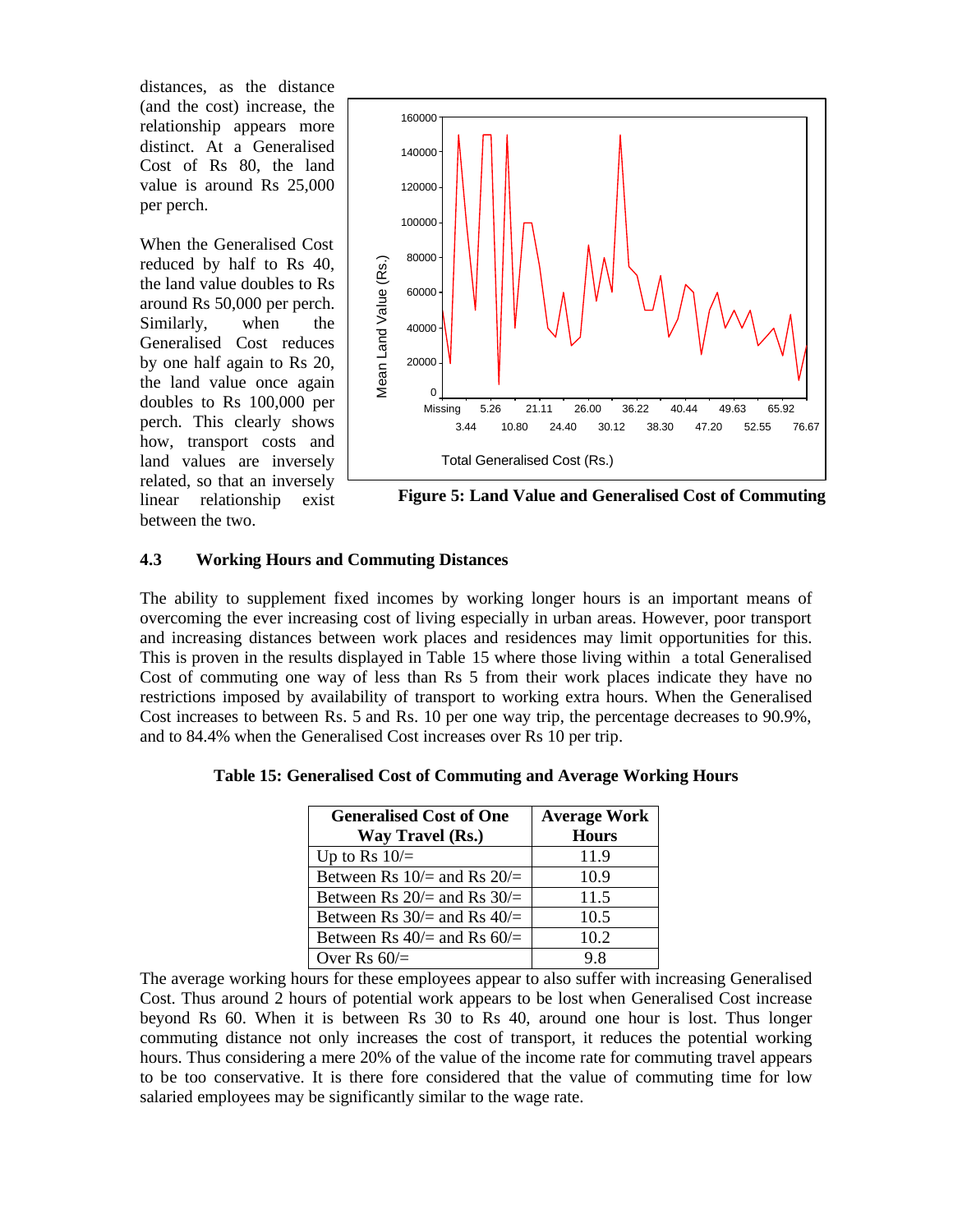#### **4.4 Vehicle Ownership & Income**

The vehicle ownership of the working poor is also an important parameter of commuting to work. As shown in Table 16, the majority of people with monthly incomes of less than Rs 15,000/= do not have access to any vehicle, not even a bicycle. This impedes access to employment. While affordability in unlikely to be the cause, it is most likely to be lack of facilities for riding a bicycle. Bicycle Ownership increased with income up to the Rs 10,000 to Rs 15,000/- level, after which using a motor cycle or three wheelers appears to be a more likely choice of a vehicle.

|                                              | <b>Vehicle Ownership</b>        |                 |                                                 |                          |       |
|----------------------------------------------|---------------------------------|-----------------|-------------------------------------------------|--------------------------|-------|
| <b>Monthly Income of Interviewee</b><br>(Rs) | Vehicle<br>$\tilde{\mathbf{z}}$ | Bicycle<br>Only | ణ<br>ಡ<br>Having<br>Motor <sup>'</sup><br>Wheel | Having<br>Motor c<br>Van | Total |
| Less than Rs $5000/$ =                       | 72.0%                           | 18.7%           | 9.3%                                            | 0%                       | 100%  |
| Between Rs 5,000 to Rs 10,000                | 62.5%                           | 26.8%           | 8.9%                                            | 1.8%                     | 100%  |
| Between Rs 10,000 to Rs 15,000               | 53.8%                           | 30.8%           | 7.7%                                            | 7.7%                     | 100%  |

|  |  |  | Table 16: Vehicle Ownership as a Function of Monthly Income |  |  |
|--|--|--|-------------------------------------------------------------|--|--|
|--|--|--|-------------------------------------------------------------|--|--|

### **5. Conclusions**

The research concludes that

- (a) In urban areas, more people work outside their local communities when compared to rural or agriculturally based communities. It is also shown that those who are employed outside their communities enjoy higher incomes. However, for incomes groups below Rs 10,000/= there is a lack of adequate and affordable transport facilities and therefore it can be concluded that for those with lower incomes a greater value addition for their output can be obtained if they can commute to urban centres where employment opportunities are greater. This is further confirmed when daily paid casual labour show a significantly lower propensity to seek work in outside communities when compared to salaried (monthly paid) employees. This may be mostly due to the fact that those with steady jobs can get discounted bus and rail passes, while those seeking casual labour and work in different places are unlikely to obtain convenient and cheap transport facilities and thus consequently have to bear the full cost of travel.
- (b) The ownership of bicycles is relatively high for all income groups. This indicated that even the poor can use the bicycle as a vehicle to access work. This may be in fact one reason why the poor appear to be constrained to work in local communities could be that non-motorized transport is available at little or no cost.
- (c) With respect to expenditure on transport it appears that the urban poor spends proportionately more on public transport than the rural poor do. This could be due to difficulties in using alternative modes of transport in urban areas, particularly bicycles; or else it could also be due to longer distances to work and school.
- (d) The analysis of the data from survey of the working poor shows that the lower the average income, higher is the cost of transport on commuting. This includes time costs. It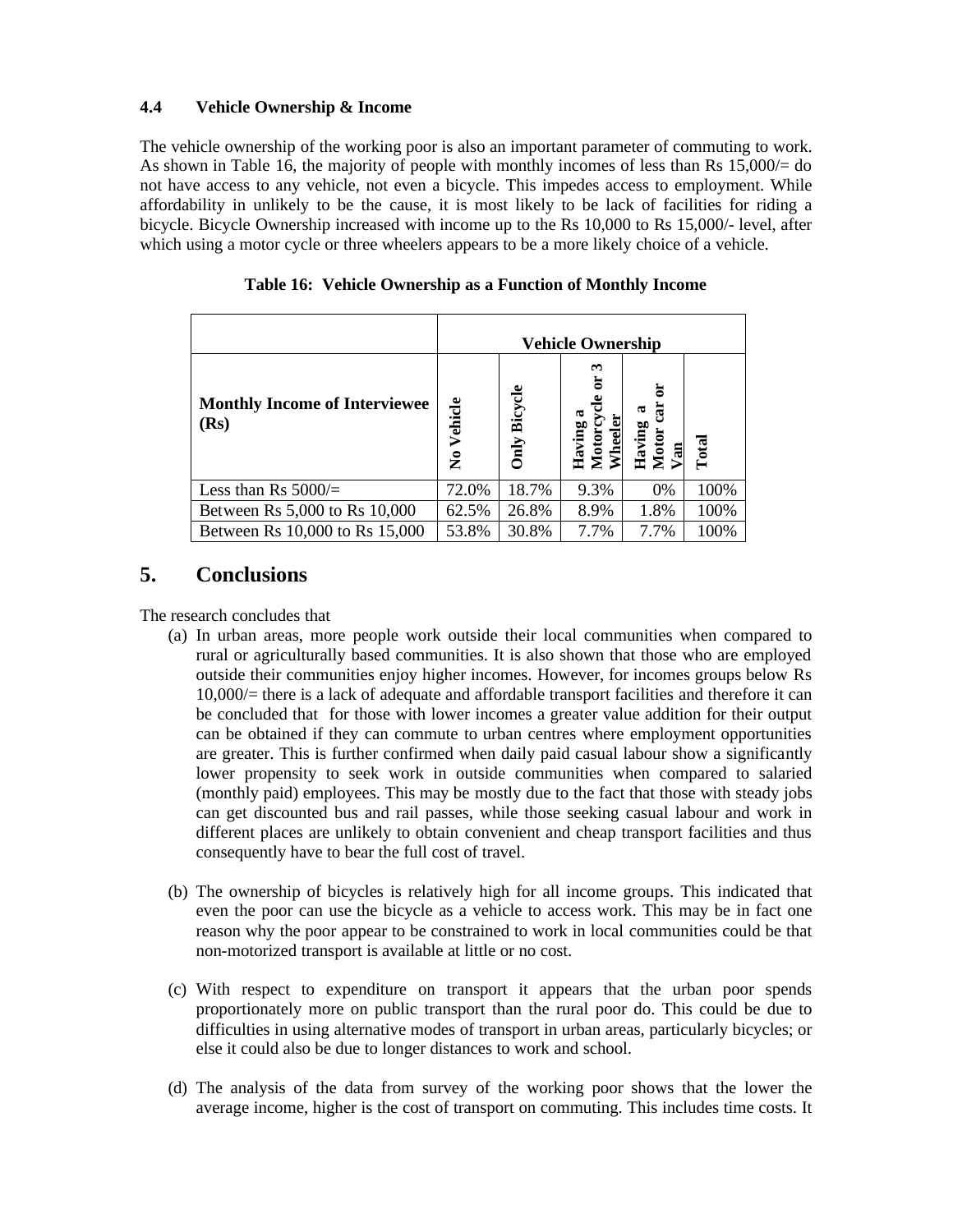is also indicative that lower the income, the greater appears to be the access distances to the main bus and train corridors. The access costs namely the time costs appear to be the significant contributor to increasing the cost of transport of the lower income earners.

- (e) The analysis also provides evidence that land prices decrease sharply with increasing cost of commuting from the place of work. Doubling of transport costs indicates a halving of land prices and vice-versa. This results in more people who live in distance areas being able to afford their own house as opposed to those who live closer to the city who live in rented or illegal squatter lands. Thus there is clear evidence that poor transport forces the working poor to seek residence within the city, where the only 'affordable' land is the illegal squatter type or low-amenity government flats within the city.
- (f) The survey also reveals that the average working hours also reduces proportionately with the cost of commuting to work. The average cost of time appears to be valued at around Rs 30 to Rs 40 per hour. This works out to a daily wage rate of between Rs 250 and Rs 400, which is close to the market rates.
- (g) As opposed to general vehicle ownership, it appears that the ownership of bicycles among those who commute to work in Colombo City is significantly lower. This indicates that fewer workers utilize bicycles to access work in Colombo or even to access motorized modes of transport such as buses and trains. However, this also provides an opportunity for accessing work outside own communities if park and ride facilities are provided for bicycles in small town within commuting distances. There are a few such places that have evolved- however there is now evidence that a more organized attempt could be justified.

### **Acknowledgements**

The author gratefully acknowledges the contributions of Ms RP Jayaratne in the analysis of the data and of Mr. W. Muthuthanthri in conducting the surveys.

### **References**

- Central Bank of Sri Lanka, 'Report on the Consumer Finance & Socioeconomic Survey Sri Lanka 1996/97', Colombo, January 1999.
- Department of Census & Statistics, 'Household Income and Expenditure Survey; 2000/01: Final Report', Department of Census and Statistics, Colombo 2002.
- Kumarage A.S., Formulation of Policy Framework for Poverty Alleviation: Transport, Sri Lanka Poverty Alleviation Project, UNDP, November 1998.
- Kumarage A.S., 'A Review of Household Incomes & Public Transport Services & Fares in the Colombo Metropolitan Region', World Bank Report, December 2000.
- Urban Development Authority, 'Colombo Metropolitan Regional Structure Plan', Urban Development Authority, 1998.
- University of Moratuwa, TransPlan Database, in preparation 2003.
- World Bank, 'Sri Lanka Transport Sector Strategy Study', Volume 1, Colombo, January 1997.